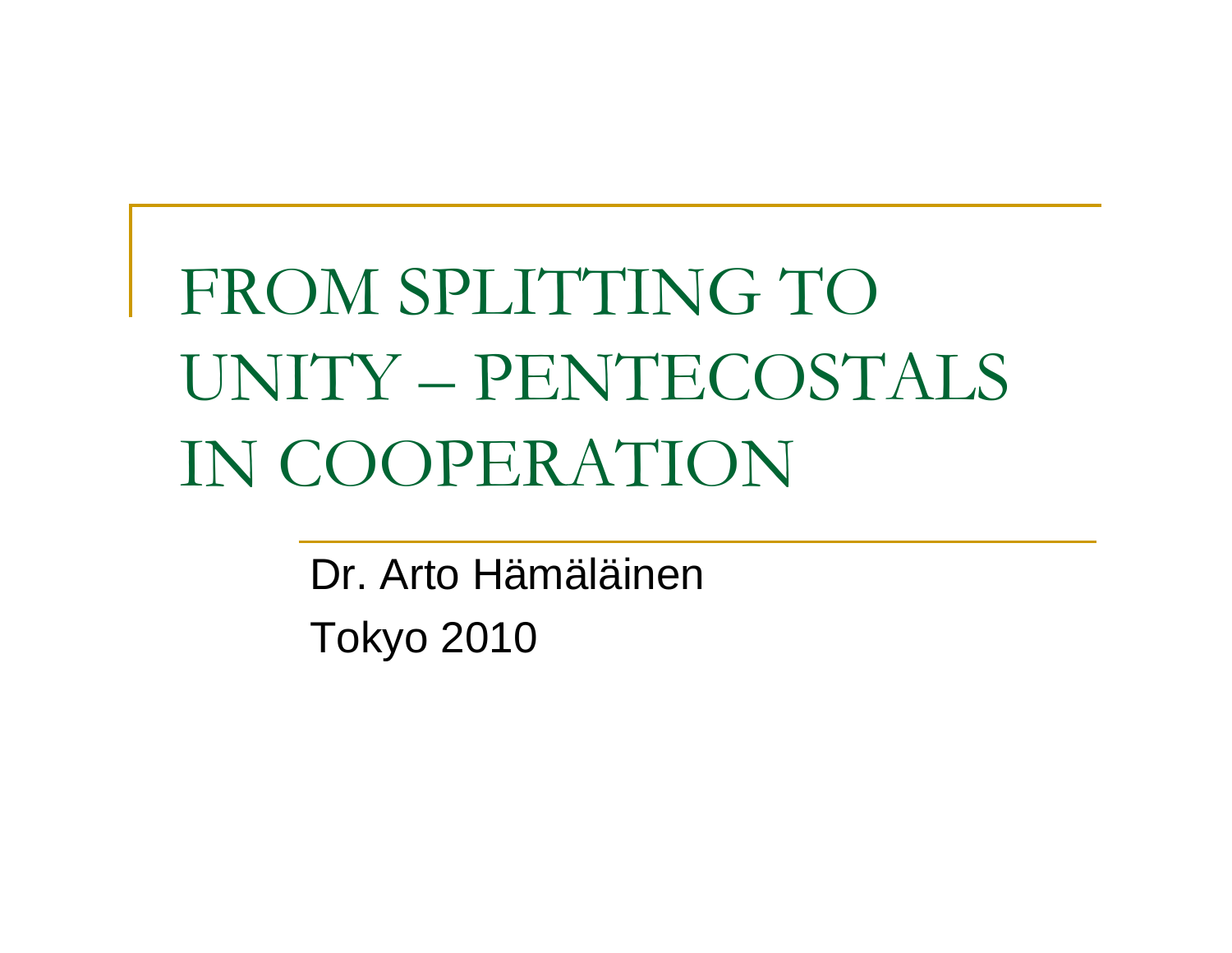EDINBURGH 1910 AND PENTECOSTALISM

- The challenge of Jonathan Coforth: "Brethren, the Spirit of God is with us still. Pentecost is yet within our grasp." Pentecostalism just emerged in that time. - "…Pentecostalism in its various forms has changed the landscape of Christianity…"(McGee)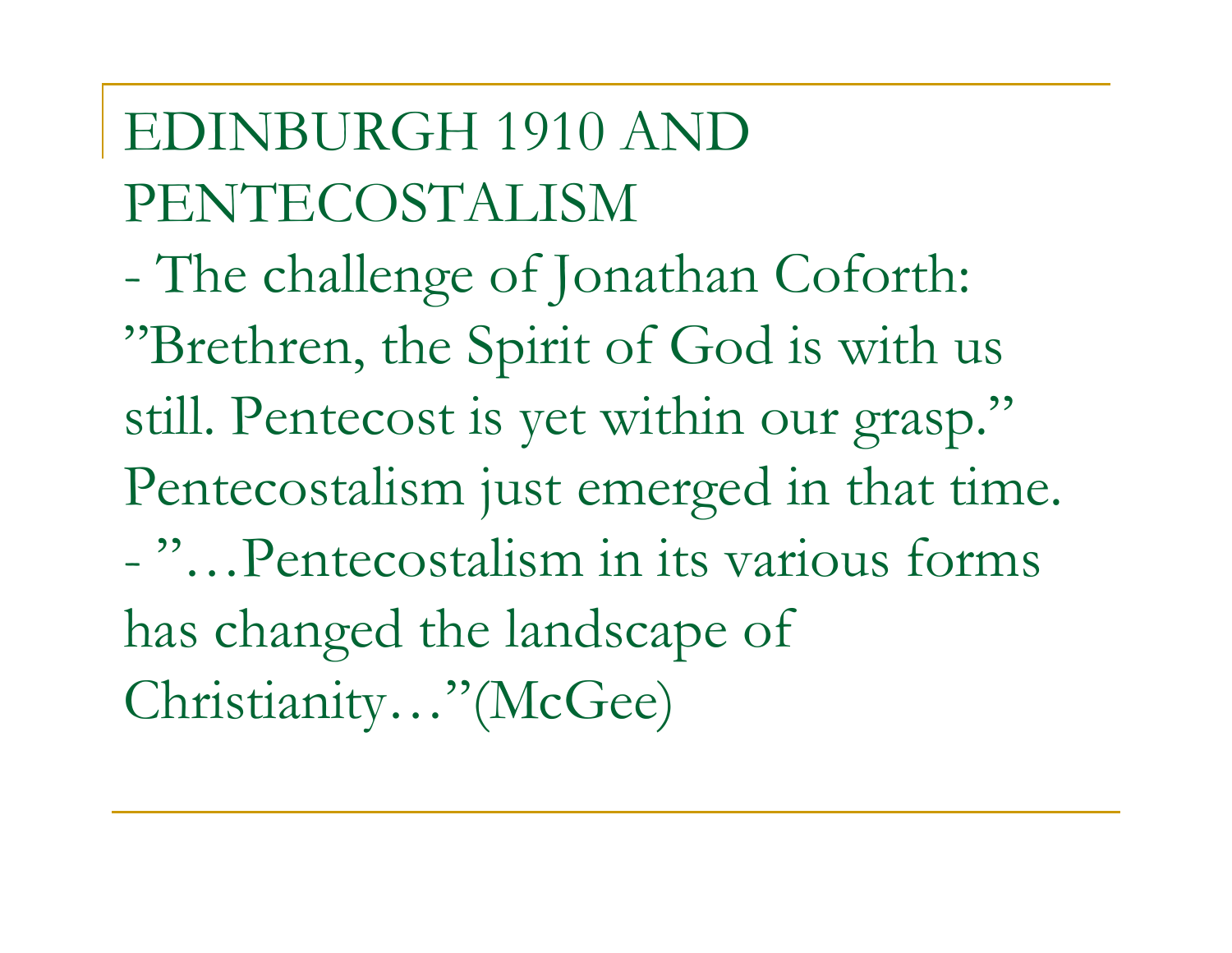PENTECOSTALS HAVE AFFECTED TO THE CHANGE OF THE GRAVITY OF THE CHRISTIANITY

- - Pentecostals in Brazil started by zero in 1910, now over 15 million
- Finnish Pent. missionaries started in Ethiopia in 1951, now over 2,5 million Pentecostals

- Nordic countries Pentecostals started in Eastern and Central Africa in 1930ies, now c. 4 million Pentecostals in those churches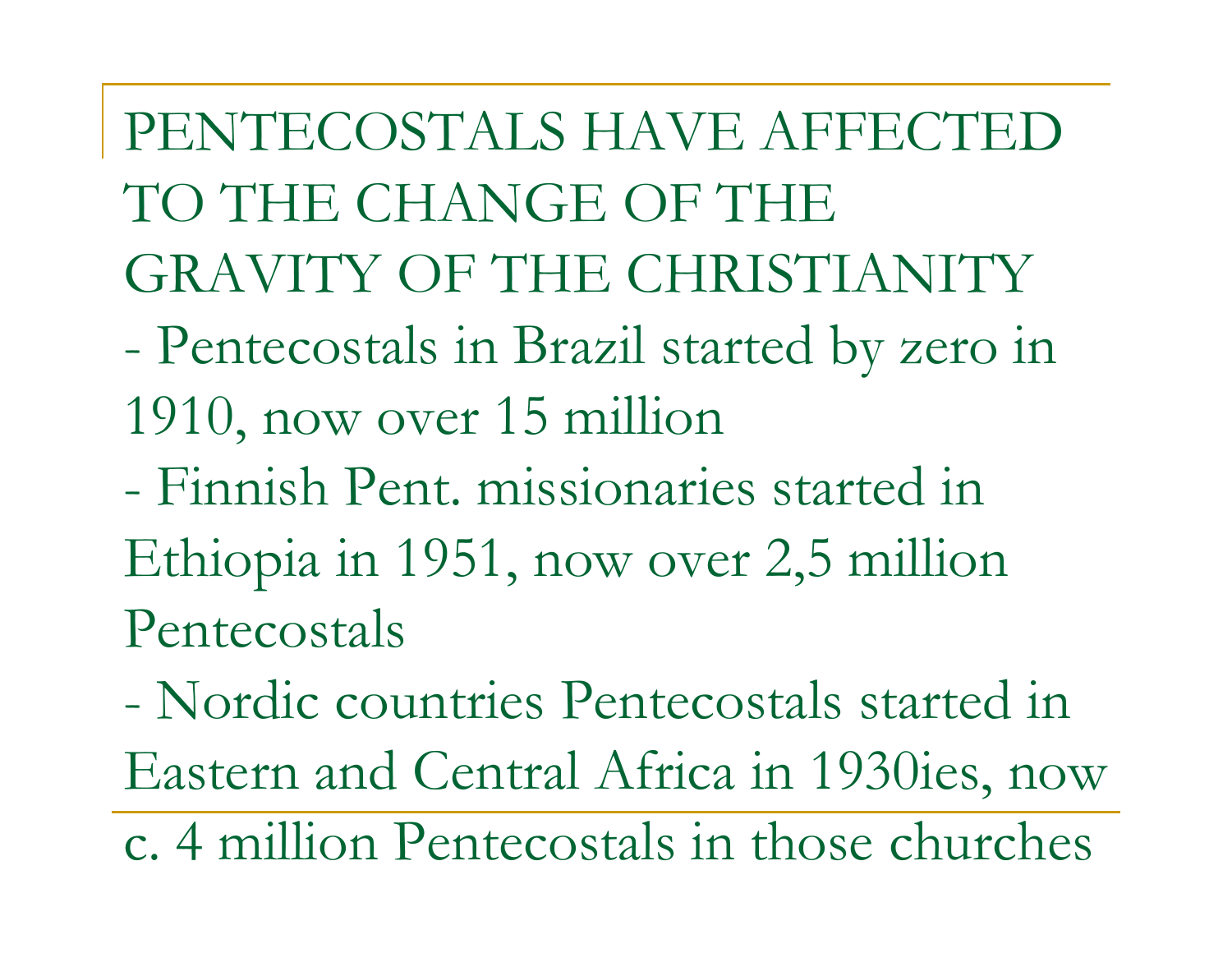PENTECOSTAL-CHARISMATICS IN THE WORLD

- Over 600 million all together (Barrett, 2010)
- Classical Pentecostals about the third of them (215 mill./1998, Synan)
- 11 000 Pentecostal denominations, 3000 independant Charismatic denominations (Barrett,1988)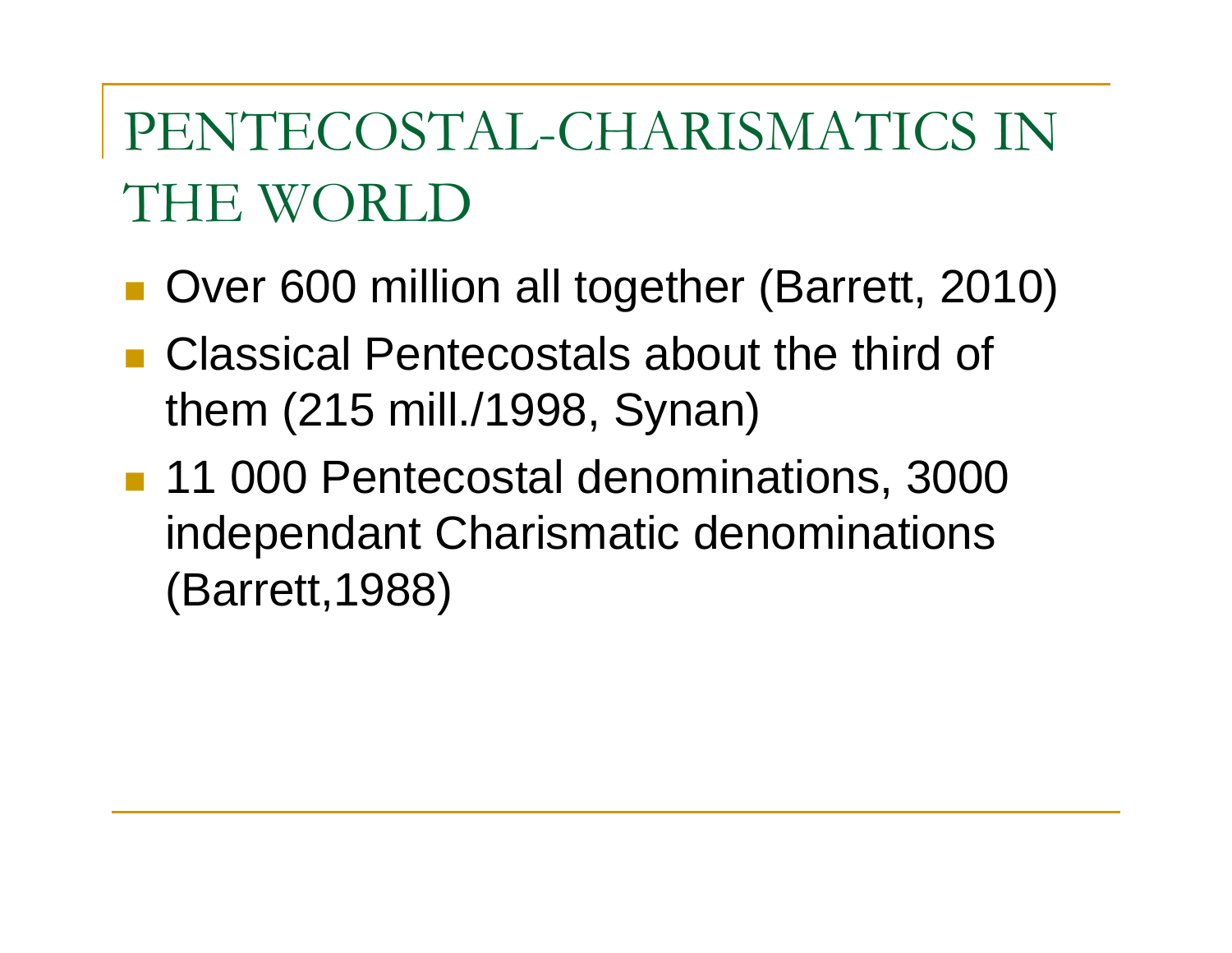## PENTECOSTAL UNITY DEVELOPMENT

- Pentecostal World Fellowship (PWF) (at first Conference) since 1947
- World Assemblies of God Fellowship (WAGF) developed from the "Decade of Harvest" – vision since 1989, now over 61 million people, over 130 denominations
- Pentecostal European Fellowship (PEF) since 1987 (predecessors EPF and PEC since 1960ies)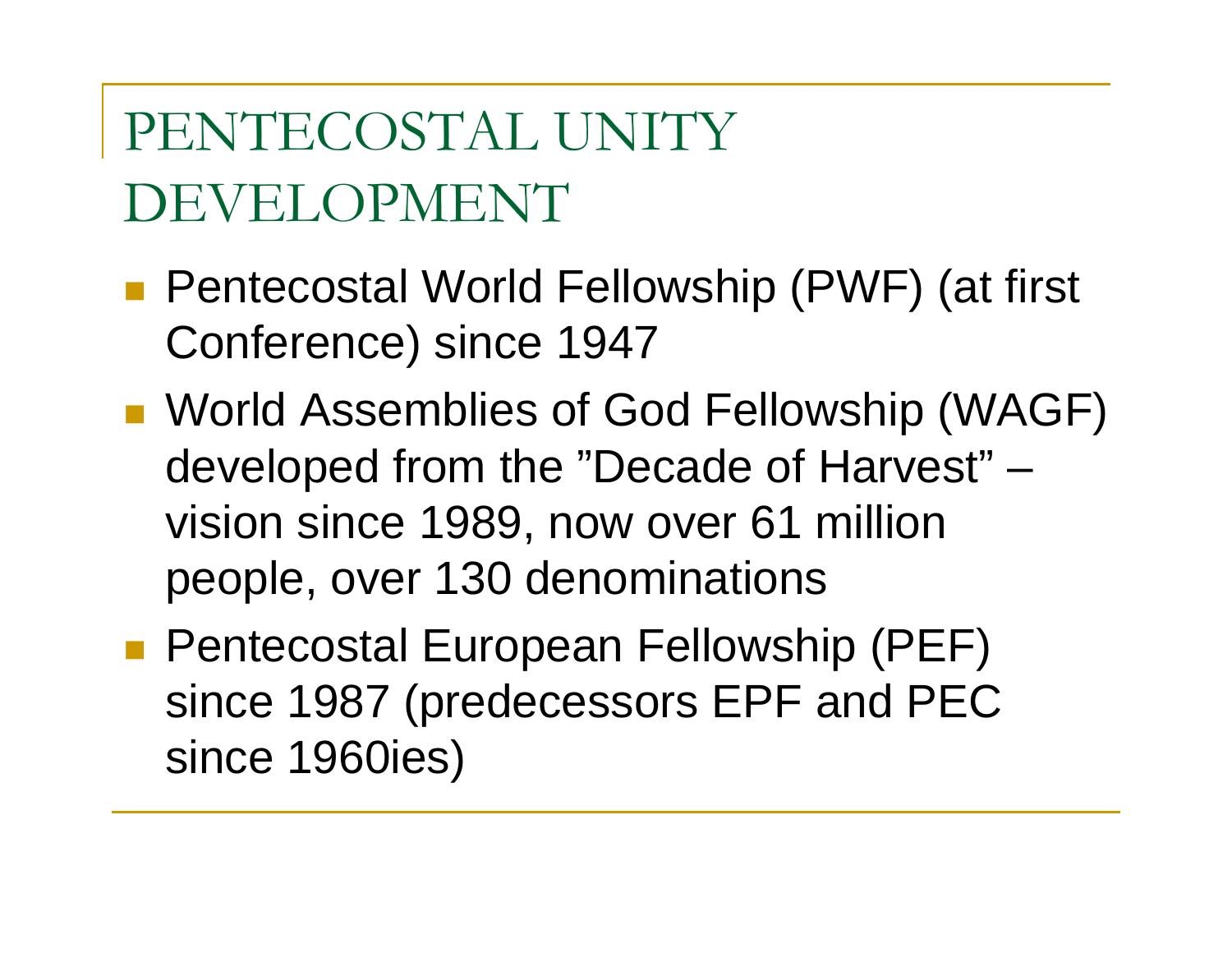PENTECOSTAL MISSION **COOPERATION** 

- **Pentecostal European Mission (PEM) since** 1991 as a branch of the PEF
- Pentecostal Asian Mission (PAM) since middle of 1990ies
- World Missions Commission (WMC) of the Pentecostal World Fellowship (PWF) since 2005
- Mission committee (by name "Acts 1:8") of the World Assemblies of God Fellowship (WAGF) since 2009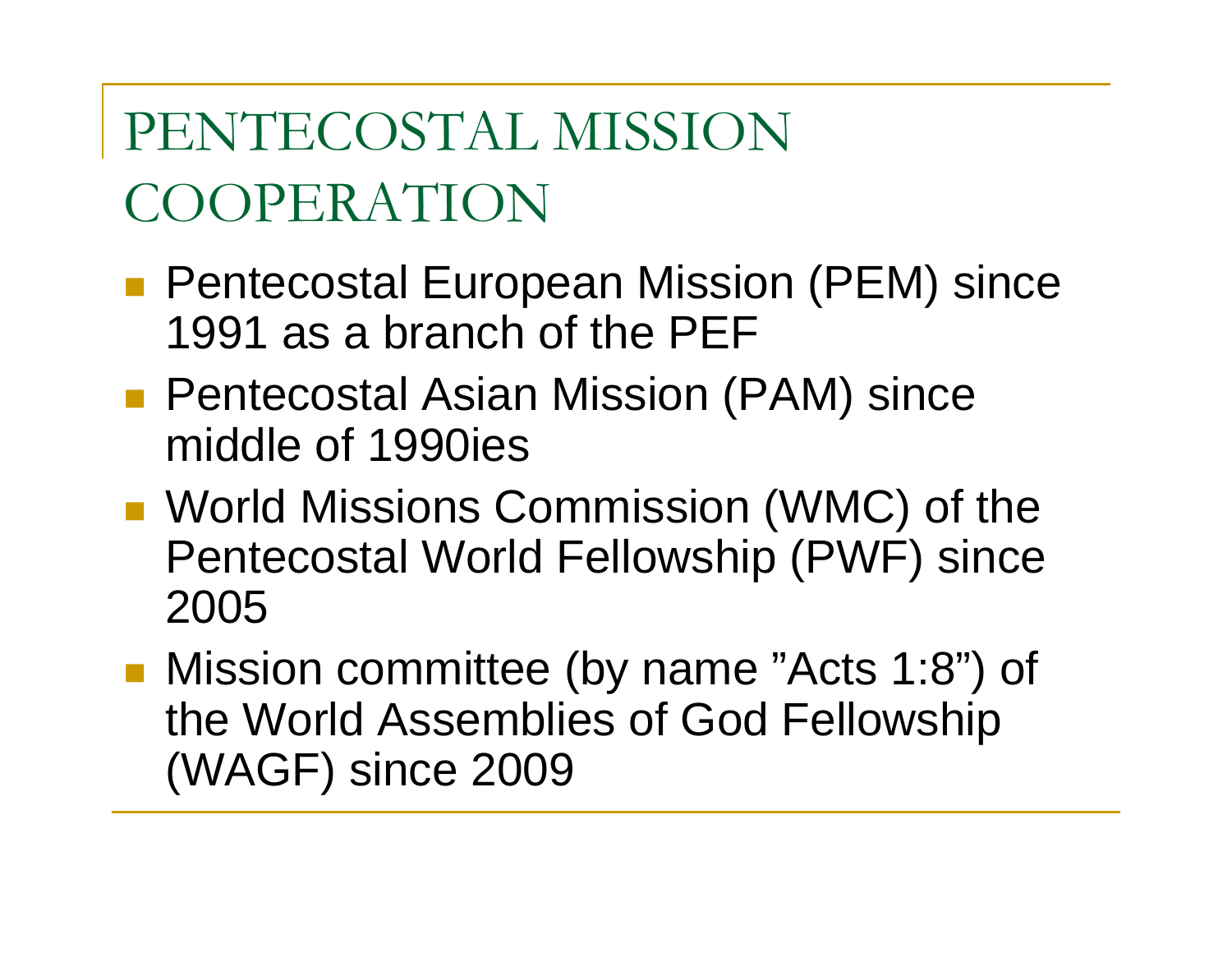WORLD MISSIONS COMMISSION/PWF

- $\mathcal{L}^{\text{max}}$  To connect the Pentecostal mission executives all over the world (intranet)
- П To provide exchange of the information between the Pentecostal mission organizations
- To provide tools for the contemporary missionary work, best practices and missiological expertise exchange etc.
- To foster cooperation and to demolish unnecessary overlappings
- To promote holistic approach in the missions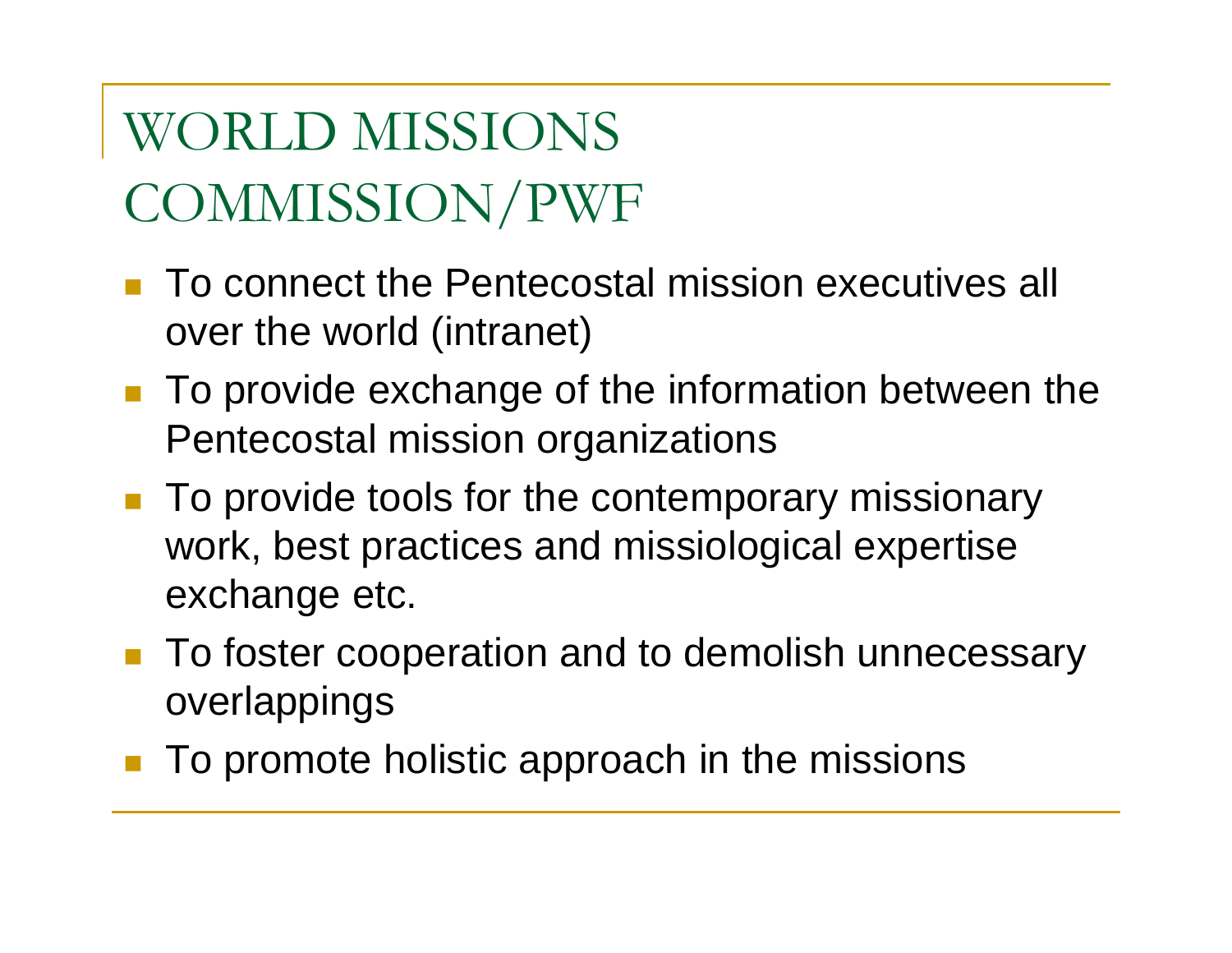## WMC STRUCTURE/Executive committee

- Chairman: Dr. Arto Hämäläinen, Finland, arto.hamalainen@fida.info
- Vice-chairman: pastor Asa Kain, Bangladesh
- $\mathcal{L}^{\text{max}}_{\text{max}}$  Secretary: mission director Brad Walz, Argentine (USA)
- Member at large: Dr. Lazarus Chakwera, Malawi
- Missiological advisor: Dr. Grant McClung, USA